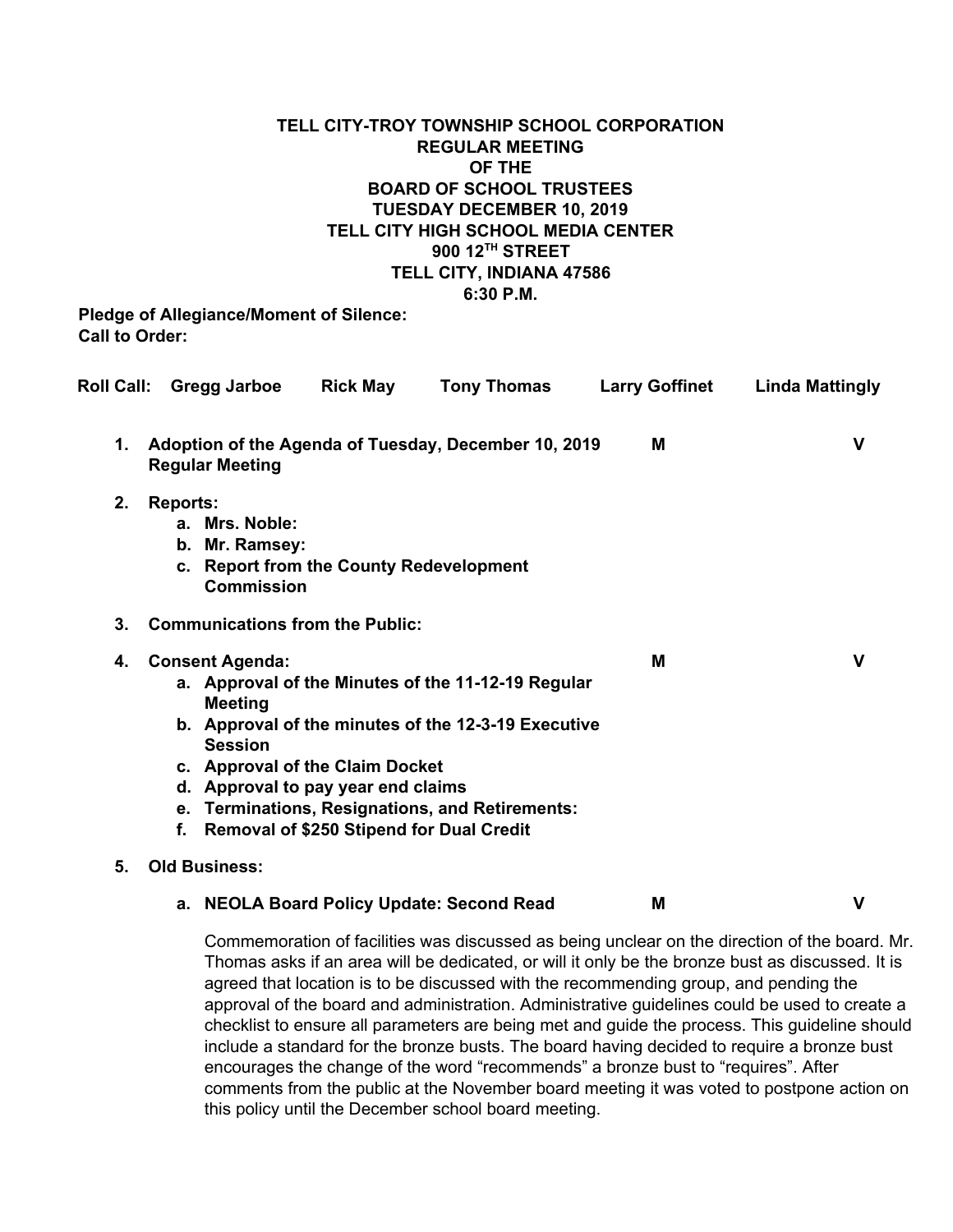#### **6. New Business:**

| a. William Tell Elementary School                                                                                                               | M                                                   | ۷ |  |  |  |  |  |
|-------------------------------------------------------------------------------------------------------------------------------------------------|-----------------------------------------------------|---|--|--|--|--|--|
| <b>Head Cook</b><br>1.<br>2. Custodial-PM                                                                                                       | 1. Christie Froelich<br>2. DJ Hubert                |   |  |  |  |  |  |
| Christie is a current employee, no background check required. DJ has been asked to submit for a<br>background check; it is in process.          |                                                     |   |  |  |  |  |  |
| b. Tell City Jr-Sr High School                                                                                                                  | M                                                   | V |  |  |  |  |  |
| 3. STEM Certification Co-Chair<br>4. STEM Certification Co-Chair<br>5. NESP Coordinator                                                         | 3. Nick Weyer<br>4. Jennifer Chestnut<br>5. TJ Ball |   |  |  |  |  |  |
| Both Stem (\$1,000) and NESP (\$2,500) are grant funded. All recommendations are teachers in<br>the corporation with background checks on file. |                                                     |   |  |  |  |  |  |
| c. Athletics                                                                                                                                    | M                                                   | V |  |  |  |  |  |
| 1. Overnight Field Trip- Wrestling January 3-5, 2020                                                                                            | 1. Fort Wayne, IN                                   |   |  |  |  |  |  |

- 2. Vol. Asst. Coach 7th Grade Boys Basketball
- 3. Volunteer Asst. Coach- Multi-Sport

Background check has been provided in the packets. Hallie is working on a minor in coaching and as such will not focus on only one sport/team, but will be observing several coaches throughout the season(s). She will not be alone with student and therefore needs only the limited history check (included).

2. Robert Lindauer 3. Hallie McCarn

### **d. 2020 Proposed Support Staff Handbook M V**

This is the second read for the support staff handbook. It includes pay increases, updates and clarifications to various policies and practices, and employes new FLSA rules to designate some staff members as salary as opposed to hourly (changing from 3 classifications of employee to 2- hourly and salaried).This will be effective 01/01/2020. The average of the increases is approximately 4.6%, however there is variation throughout the handbook based on need in the positions and responsibility in the job.

### **e. Teacher Appreciation Grant M V**

The teacher appreciation grant was received November 6 and distributed prior to the 20 day requirement. Teachers received approximately \$476.49 for effective and approximately \$595.61 for highly effective (based on variations in withholdings). Disbursement was made prior to the Thanksgiving holiday. Also included in this is the TRF update ("refund" from the state) which when calculated was more than the estimated amount (spreadsheet provided).

### **f. Library Appointment M V**

Every two years the board appoints a member to the library board. Mr. Mundy is recommending the reappointment of Regina Parker to another term serving on the board.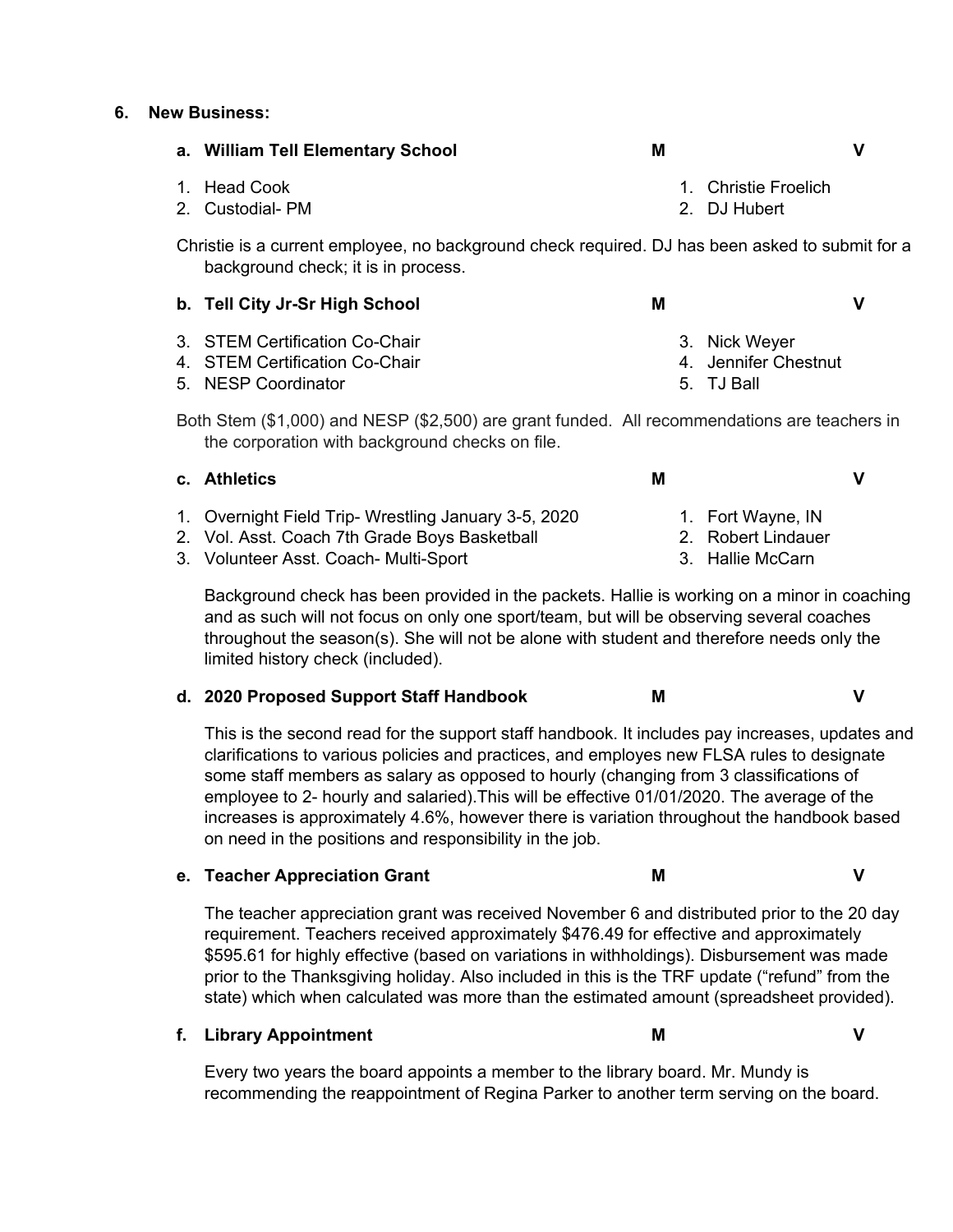### **g. Administrative Contracts M V**

The recommendation for the administration is to extend their current contracts through the 2021 school year. A base pay increase of \$2,200 is recommended for the administration. Each administrator will have all sick days over 100 bought back at a rate of \$5 per day, added to their base (identical to the teachers). Each administrator will receive the appropriate TAG stipend based on their evaluation, following the same rules as teachers. This stipend will be paid from the education fund as current law does not include administration in TAG.

# **7. Such Other Business as May Come Before the Board**

a.

## **8. Adjournment:**

**M V**

### **a.**

In accordance with the Americans with Disabilities Act, if anyone wishes to attend, hear or present evidence at the public meeting on the above referenced matter(s), and is in need of reasonable accommodation, please contact the Office of the Superintendent of the Tell City-Troy Township School Corporation, so that accommodations can be made. The Superintendent may be contacted by mailing to Tell City-Troy Township School Corporation, 837 17<sup>th</sup>., Tell City, IN 47586, or by telephoning (812) 547-3300.

This meeting is a meeting of the School Board in public for the purpose of conducting the business of the Tell City-Troy Township School Corporation and is not to be considered a public community meeting. There will be time for public participation as indicated by agenda item "Communications from the Public."

# **These minutes have been approved by the Tell City-Troy Township School Board of Trustees.**

**\_\_\_\_\_\_\_\_\_\_\_\_\_\_\_\_\_\_\_\_\_\_\_\_\_\_\_\_\_\_\_\_\_\_\_\_\_\_\_\_\_\_\_\_\_\_\_\_\_\_\_\_ \_\_\_\_\_\_\_\_\_\_\_\_\_\_\_\_\_\_\_\_\_\_\_\_**

**Board Secretary Date**